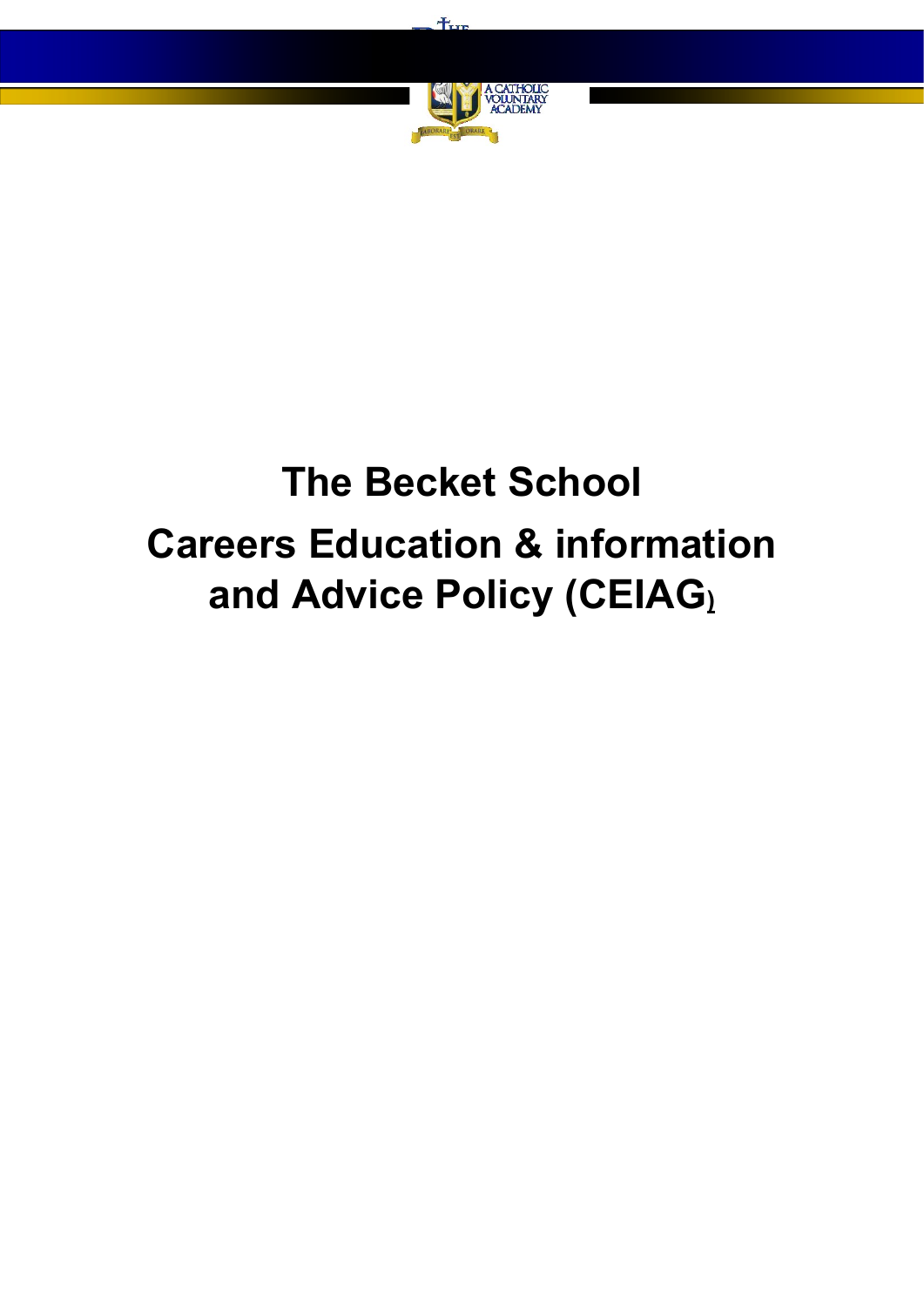

 $+$ 

# **Vision**

*"Good careers guidance widens pupils' horizons, challenges stereotypes and raises aspirations. It provides pupils with the knowledge and skills necessary to make successful transitions to the next stage of their life. This supports social mobility by improving opportunities for all young people, especially those from disadvantaged backgrounds and those with special educational needs and disabilities." Careers guidance and access for education and training providers DfE Jan 2018*

It is the vision of the school that all students should aim to '*Work hard, be kind and do the right thing*' in all aspects of their education and become employable young people by the time they leave school. We recognise that guidance should be provided that is in the best interests of the young person; it is presented in an impartial manner and that good careers guidance is distinctive to the needs of individual students.

Students need a planned programme of activities to help them choose 14-19 pathways, and beyond, the right for them all to manage their careers, sustain employment and achieve personal and economic well-being throughout their lives. This will take into account each student's abilities, needs and preferences.

The overall aim is the provision of high quality and effective careers guidance for all students at The Becket School. This supports the overall aim of the school, which makes the personal development of the individual central to our work.

Careers education, information, advice and guidance has a major role in the school's commitment to lifelong learning. We aim to ensure that all students who leave The Becket School have the very best preparation for adult life and all of our practices are geared to this purpose. The school recognises the significant contribution that careers can play in raising achievement and striving towards equality of opportunity and outcome. For this reason, implicit and explicit careers links are made in our teaching and learning of students as well as the pastoral care students receive throughout their time at the school. The provision of high quality information and guidance services will support the raising of the participation age by encouraging and supporting young people to remain engaged in education and training.

## **Aims and objectives**

The careers education programme at The Becket School is designed to meet the needs of all students. It is personalised to ensure progression through activities that are appropriate to students stages of careers learning, planning and development and to strengthen their motivation, aspirations and attainment in school. Our aims and objectives are as follows:

To provide a range of activities that inspire young people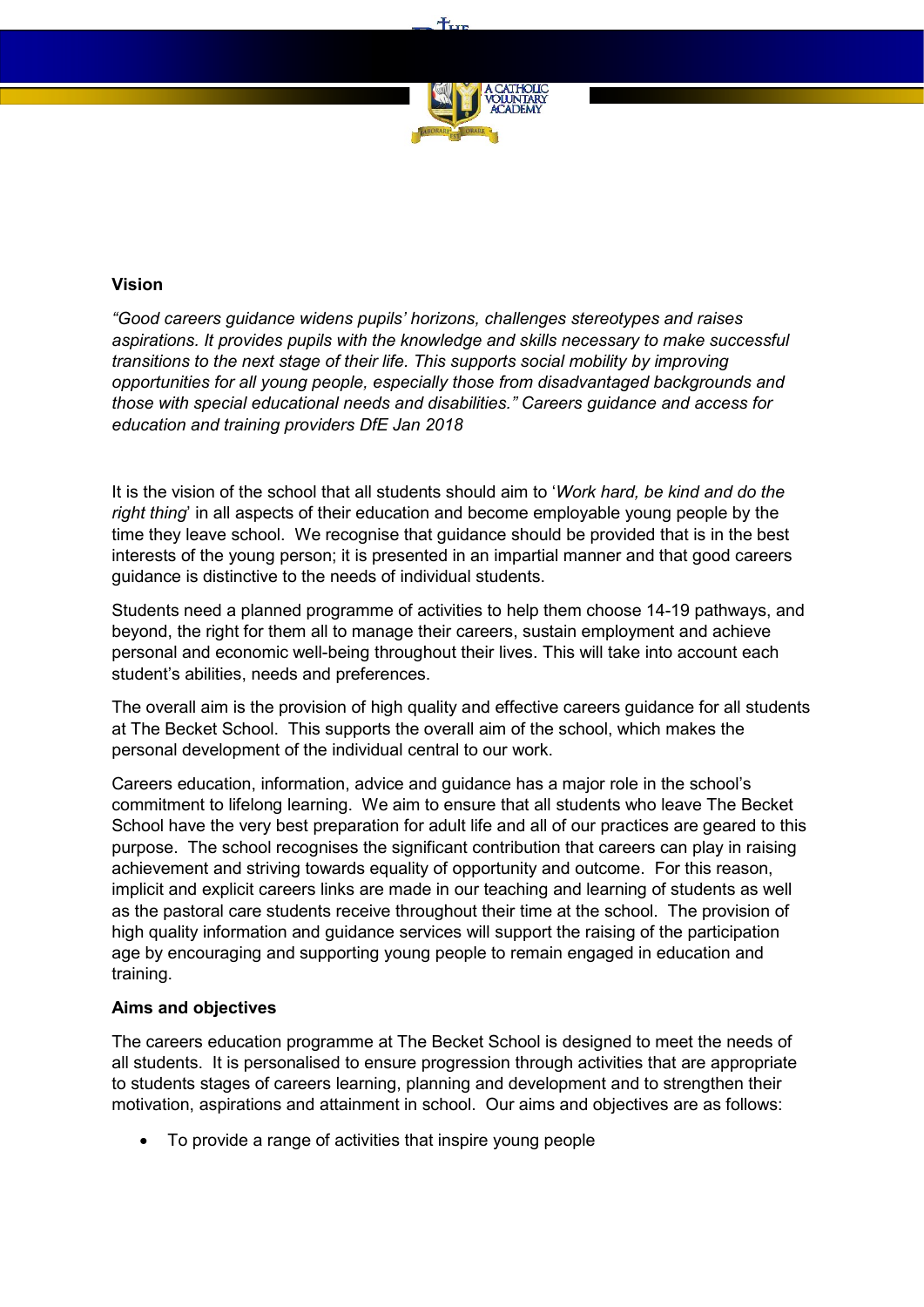

**Tun** 

- To enable students to develop the knowledge and understanding of themselves as individuals – their strengths and limitations, abilities, personal qualities, potential, needs, attitudes, values
- To raise aspirations and increase awareness of the world in which students live and the wide range of education, training, employment and other career opportunities that are available. This will include awareness that gender should not limit career choices.
- To build strong links with employers and employees who can help to boost young people's attitudes and employability skills and inform them about the range of roles and opportunities
- To enable students to make informed choices about their own continuing progression and development in education or employment.
- To enable students to cope with change and manage effectively the transition from school to continuing education, working and adult life.

Students are entitled to CEIAG which meets professional standards of practice and which is delivered by trained staff and is student centered, impartial and confidential. Activities are embedded in the curriculum, delivered during form activities or assemblies, through discrete Stop the Clock Sessions and other planned events where the timetable is suspended.

## **Commitment**

The Becket School recognises that it has a statutory duty to provide impartial careers information, education and guidance; the scope of this provision was extended to Year 8 to 13 from September 2013. The school has a Careers Advisor who supports the careers programme and works closely with our vulnerable students and with other outside agencies including the Local Authority, to provide extra support as required for some of our students.

The CEAIG Policy is under-pinned by the following:

- Gatsby Foundation report on Good Career Guidance 2014
- Careers Guidance and access for education and training providers Jan 2018
- Careers Guidance and Inspiration in Schools, DfE April 2017
- Participation of Young People in education, employment or training DfE April 2014 Careers Strategy: making the most of everyone's skills DfE Dec 2017
- Careers guidance in schools, colleges and universities. House of Commons Briefing Paper 5 July 2016

## **Development**

The policy was developed in discussion with teaching staff, the school's key leaders responsible for CEAIG, students, parents, governors and external partners.

## **Implementation**

Careers Education is delivered through PSHE (Stop The Clock) which is taught by our pastoral tutors in Years 8-13. This programme includes careers education sessions, careers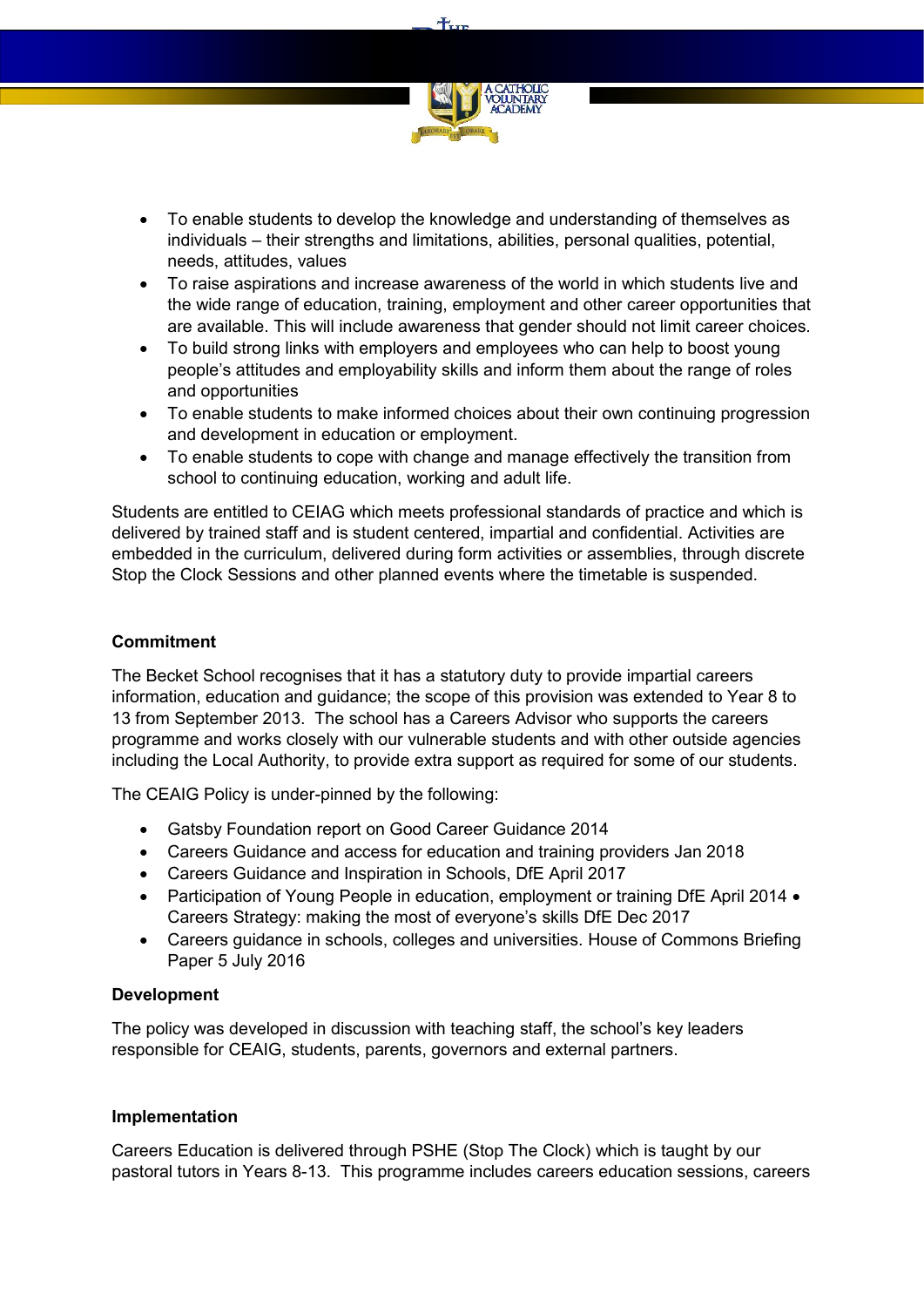

 $+$ 

guidance activities (including individual mentoring interviews), information and research activities, use of on-line resources, work related learning (work experience in Year 10 and Year 12) and individual learning and planning activities. Other focussed events are provided at different times of the year to appropriate students e.g. Year 8 options evening, Year 11 information evening, Year 12 careers week and Year 12 Higher Education Event. Work Experience provision is provided for the full cohorts of Year 10 and Year 12, although extra more targeted support is provided to identified vulnerable students. Student voice is actively used in the evaluation of activities through feedback forms. Students are educated to not consider certain jobs because of stereotypes. Equal opportunities are at the forefront of provision. through Stop the Clock sessions, Enrichment Days, tutor time, assemblies, Information Evenings and sessions with visitors. In addition to this, at Post 16 in Year 12 there is a dedicated programme to support careers guidance and information.

The curriculum is also seen as an opportunity for all teachers to link curriculum learning with careers. STEM subject teachers highlight the relevance of STEM subjects for a wide range of future career pathways.

The school supports students to make choices about the full range of options at 16 and 18. Information is provided on the range of education or training options, including apprenticeships and technical education routes. As well as supporting progression to University the school makes pupils aware of other options such as Higher Apprenticeships and jobs with training to enable them to make informed choices. A Higher Apprenticeship Event is also run for students and parents in an evening.

Pupils are made aware that if they do not gain a grade 4 or above in English and Maths at GCSE Level they will be required to continue working towards obtaining them up until the age of 19.

The careers education programme is designed to meet the needs of students at The Becket School. It is differentiated and personalised to ensure progression through activities that are appropriate to students' stages of career learning, planning and development and to strengthen their motivation, aspirations and attainment at school.

The school aims to create a learning environment which allows and encourages pupils to tackle real life challenges which require them to manage risk and to develop their decision making, team building and problem solving skills.

The school acknowledges that there is strong research evidence about the impact of employer engagement on students' future prospects and earnings in adult life. Opportunities to make contact with real employers and employees will be provided not only to inspire pupils but to challenge pre-conceived ideas about jobs and broaden horizons.

The focus is on:

- Self-Development; understanding themselves and the influences on them
- Career Management make and adjusting plans, to manage change and transition
- Career Exploration To investigate opportunities in learning and work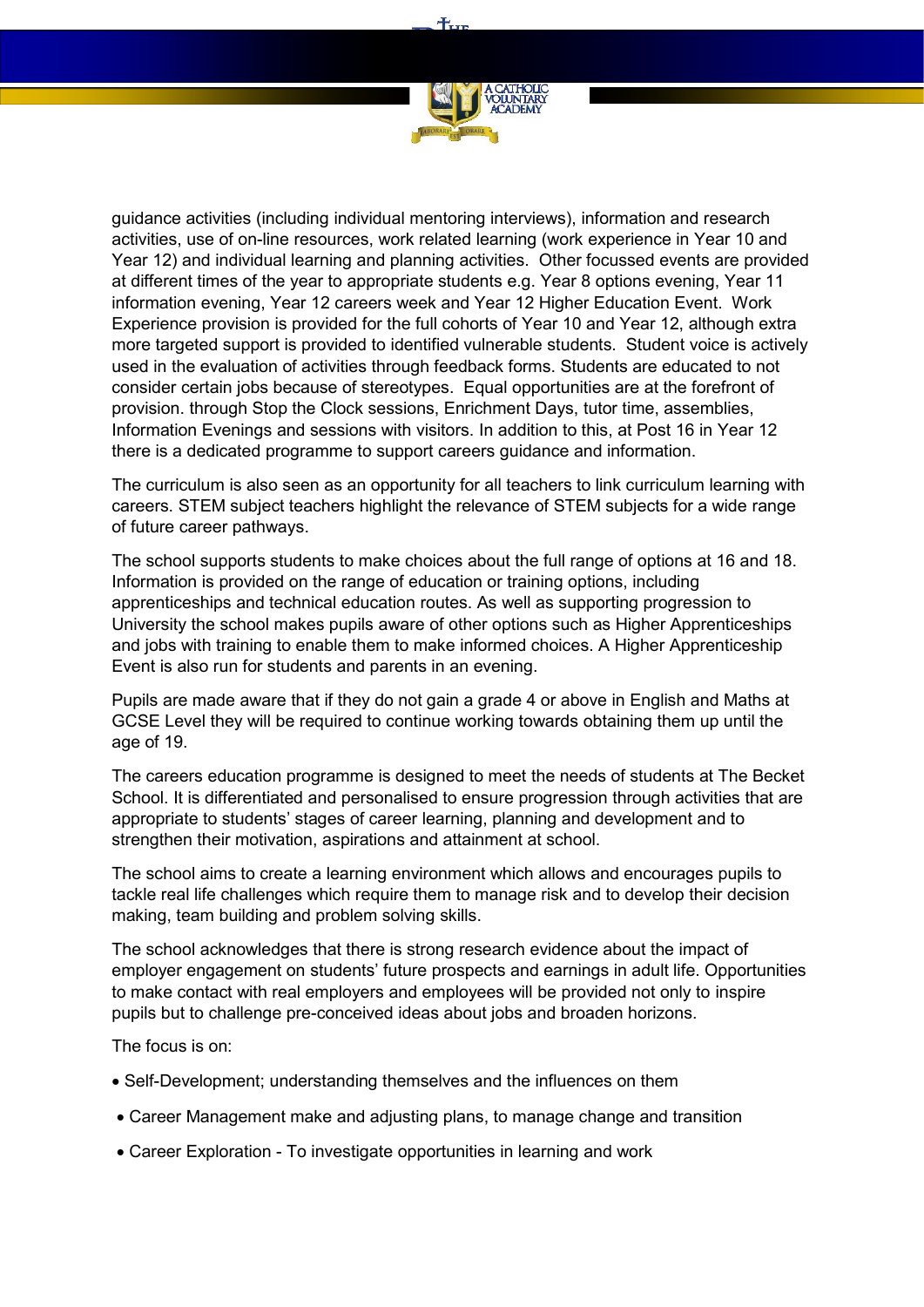

**Tun** 

The development of entrepreneurial skills for self-employment are encouraged, including potential barriers whilst ensuring that they understand that working for themselves is a viable option.

The school also ensures that students are made aware of out of school opportunities that could help them with their career aspirations such as the National Citizenship Service, Duke of Edinburgh and other voluntary and community activities.

The school maintains appropriate working relationships with Further and Higher Education providers, employers, the voluntary and community sector, training providers and other schools and colleges through meetings, email contact and cross-curricular work.

## **Counselling and Guidance**

The school provides educational and vocational guidance to all students who need it. Students will benefit from face-to-face discussions with a range of people, including:

- Role models and inspiring individuals from the careers to which they aspire
- Former students who can pass on the benefits of their experiences

 Mentoring and tutoring in school. Face-to-face guidance will be accessed where it is the most suitable support for students to make successful transitions.

Careers interviews are arranged through an independent careers adviser who interviews those students and who are identified as needing additional input.

The school is mindful that young people with particular vulnerabilities, including Looked After, those on a Child in Need or Child Protection Plan, with SEND or on alternative Provision will need additional support and will ensure that careers guidance is differentiated, where appropriate, and based on high aspirations and a personalised approach. Where a student has an Education Health Care Plan, all reviews of that Plan from Year 9 onwards will provide a focus on preparing them for adulthood, independent living, employment and participation in society. Targeted Support is accessed for those identified vulnerable students at risk of becoming NEET (Not in Education, Employment or Training)

Sixth form students are given careers guidance when appropriate during their 1:1 interviews alongside their tutors throughout the year. All teachers play an important role in counselling and guidance. Teaching staff deliver careers work relevant to the subject being studied and signpost students as appropriate. Staff and students should be aware that the PSHE and Careers advisor is available to offer information and guidance

## **Information**

Students will be given good quality information about future study options and labour market opportunities and be encouraged to use this to inform decisions on study options and career paths. Our Virtual Careers Library is accessible on Google Classroom and provides a gateway to careers, learning and training information.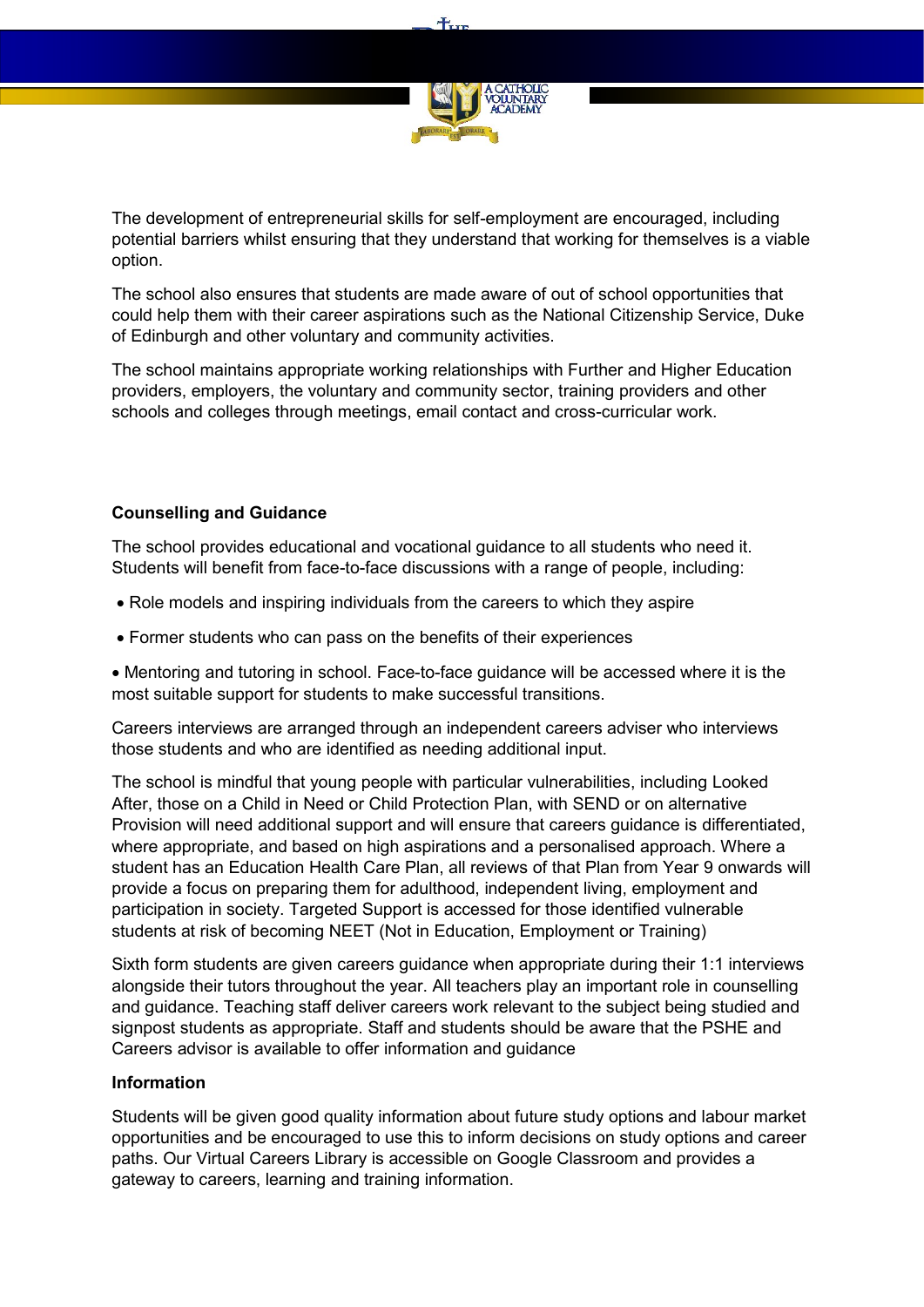

**Tun** 

#### **Management**

The coordinator of PSHE and Careers Advisor lead the strategy and vision for CEAIG in conjunction with the Deputy Head Line. The careers advisor coordinates the Careers programme, makes use of labour market information to inform the school's approach and liaises with Heads of department to link curriculum learning to careers. The Careers advisor also ensures a range of encounters with employers and employees for pupils, as well as encounters with further and higher education, including both academic and vocational routes.

Progress Leaders (Heads of Year) contribute to the CEAIG programme by monitoring their tutor teams in delivering tutor time Careers related activities, tracking student progress and co-ordinating appropriate interventions.

The Damascus team (Learning Support) and Pupil Premium Champion will use the careers spreadsheet to speak individually to students about their career ideas, will support them in their research and will also assist with any online applications they need to make.

The Progress Leader of Post 16 and Progress Leader of Year 11 meet with many of the Year 11 students to discuss future pathways and helps to identify what pathway may be most suitable for each individual.

The Director of Learning for Inclusion and SENCo will work with Progress Leaders to ensure that the needs of SEND and other vulnerable pupils are met.

All teaching staff deliver aspects of the CEAIG programme as requested and include career related elements in their schemes of work where appropriate. STEM subject staff will highlight the relevance of STEM subjects for a wide variety of careers.

#### **Equal opportunities**

The Becket School takes particular care to foster equal opportunities and to see that aspirations are not constrained by stereotypes and traditional patterns of employment. Diversity is celebrated.

#### **Parental Involvement**

Parental involvement is encouraged at all stages. Online resources have been specifically chosen to help parents become more involved. All online resources are accessed through links on the school website. Parents are kept up to date with careers related information, Open evenings and Information evenings

## **Staff Training**

The school is committed to accessing high quality training for all those involved in CEAIG. There will be a training input each year for Year 11 tutors and for Post 16 tutors to support their roles. The Head of PSHE, Careers Advisor and Director of Post 16 will attend training courses as appropriate to fulfil their roles

#### **Evaluation and Review**